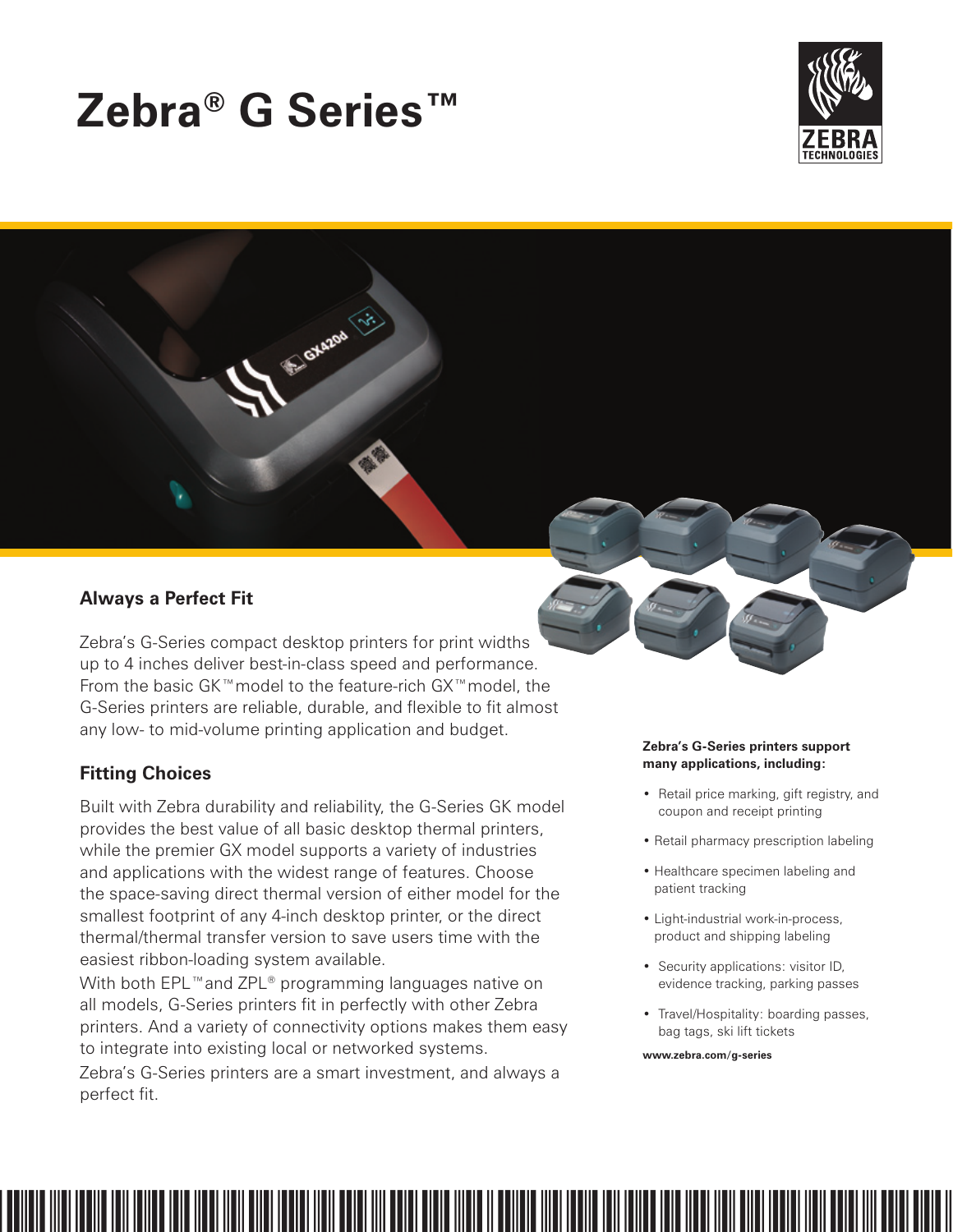# **Zebra G-Series**

# **Meet the G Series!**

Providing ease of use and durability, the G-Series GK and GX models are reliable desktop printing solutions that are always a perfect fit.

You'll feel like they're designed just for you because they offer such a broad array of options. And with both EPL and ZPL pre-installed, you can even switch between languages depending on desired label format.

# **Basic GK Model: Your Best Value**

The Zebra GK model is your best value in a basic desktop thermal printer. Its enhanced performance delivers fast print speeds of up to 5 inches per second and fast first label out. USB and serial connectivity interfaces come standard, or use the ZebraNet<sup>®</sup> 10/100 Print Server option for distributed printing.

#### **Best-in-Class GX Model: Feature-Rich**

The Zebra GX model is best in class with the widest range of features in a desktop thermal printer. It delivers even faster first-label-out and, at 6 inches per second, offers the fastest desktop printer speed on the market. More connectivity choices—USB/ serial/parallel, 10/100 Ethernet, and wireless—ensure easy system integration. An LCD panel, included with wireless options, displays prompts and wireless status.

And with options that increase your media flexibility, such as a movable sensor, a peeler, and cutter for labels or receipts—plus a version with 300-dpi resolution—the GX model fits a variety of applications and environments.

#### **GK420D™ GK420T™**



Well-suited to retail, healthcare and manufacturing industries, the extra compact GK420d direct thermal printer is the perfect fit wherever you need a low-priced, space-saving printer for receipts, coupons, labels or tags. Along with fast print speeds of up to 5 inches per second, it offers USB/serial connectivity and a 10/100 Ethernet option.

**Print Speed** Maximum print speed 5"/127 mm per second

**Resolution** 203 dpi/8 dots per mm

**Memory** 8 MB SDRAM 4 MB Flash

#### **Connectivity**

Serial RS-232 **USB V1.1** ZebraNet 10/100 Ethernet (optional)

**Programming Languages** EPL and ZPL co-resident

**Maximum Print Area** Width: 4.09"/104 mm Length: 39"/991 mm

**Media Specifications** Label and liner width: 0.75"/19 mm to 4.25"/108 mm



With the GK420t direct thermal/thermal transfer printer, use Zebra's easy ribbon-loading thermal transfer technology to produce crisp, long-lasting label images, or direct thermal technology to print receipts and labels for indoor, short-term use. The GK420t is well-suited to any industry, and provides the same print speeds and connectivity options as the GK420d.

**Print Speed** Maximum print speed 5"/127 mm per second

**Resolution** 203 dpi/8 dots per mm

**Memory** 8 MB SDRAM 4 MB Flash

**Connectivity** Serial RS-232 USB V1.1 ZebraNet 10/100 Ethernet (optional)

**Programming Languages** EPL and ZPL co-resident

**Maximum Print Area** Width: 4.09"/104 mm Length: 39"/991 mm

**Media Specifications** Label and liner width: 0.75"/19 mm to 4.25"/108 mm Ribbon width: 1.33"/33.8 mm to 4.3"/109.2 mm Ribbon length: 244'/74 m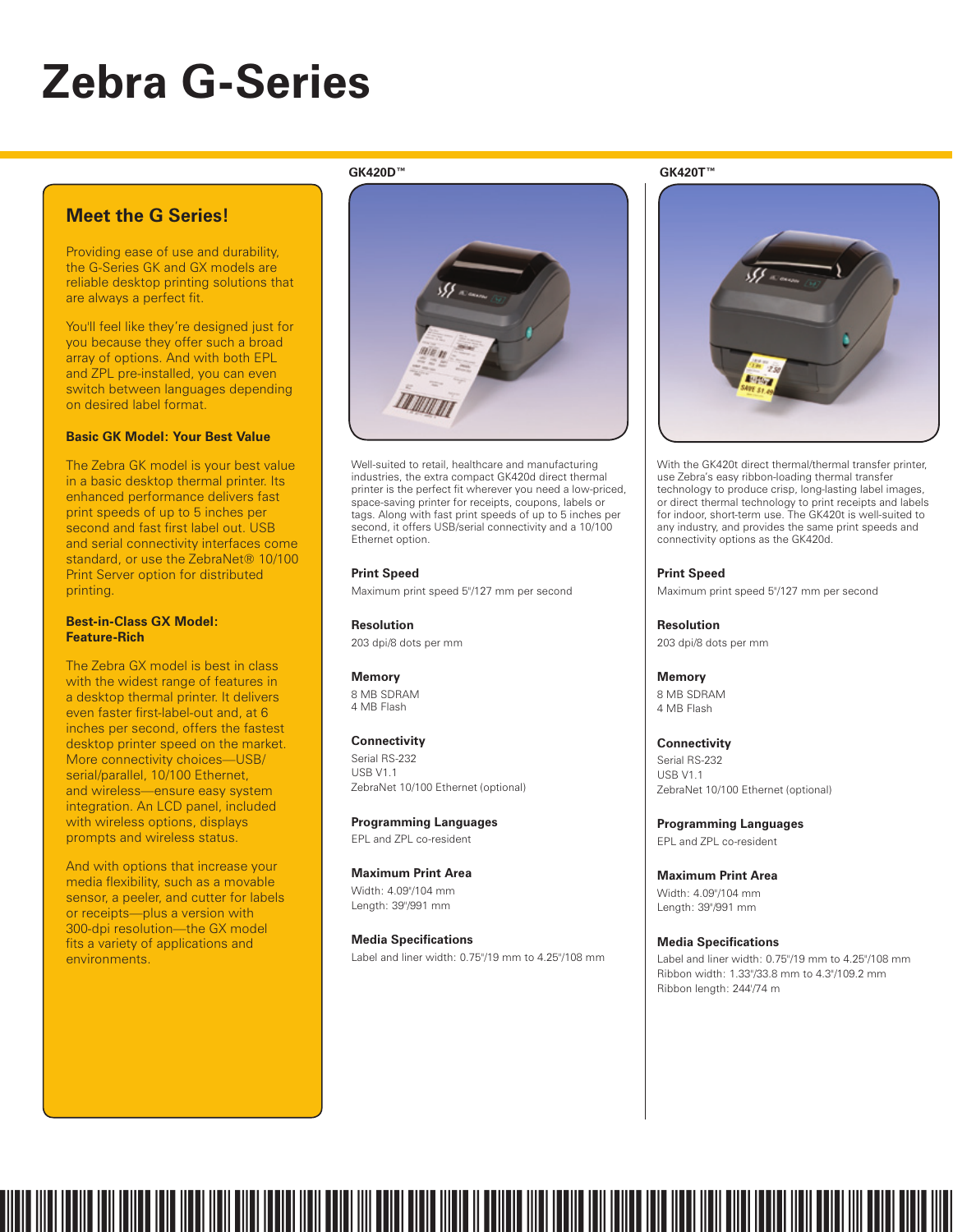

The direct thermal GX420d is extra compact to fit in congested workspaces and produces 203-dpi print resolution at speeds up to 6 inches per second. Its wide range of options include 802.11b/g or Bluetooth® wireless connectivity and 10/100 Ethernet, in addition to standard USB/serial/parallel. Increase your media choices and application flexibility with cutter, peeler, and adjustable black line sensor options.

#### **Print Speed**

Maximum print speed 6"/152 mm per second

**Resolution**

203 dpi/8 dots per mm

#### **Memory**

8 MB SDRAM 4 MB Flash 64 MB (68 MB total) Flash with RTC (optional)

## **Connectivity**

Serial RS-232 **USB V1.1** Parallel ZebraNet 10/100 Ethernet (optional) 802.11b/g wireless (optional) Bluetooth wireless (optional) Wireless options include LCD for visual communication

**Programming Languages**

EPL and ZPL co-resident

# **Maximum Print Area**

Width: 4.09"/104 mm Length: 39"/991 mm

#### **Media Specifications**

Label and liner width: 0.75"/19 mm to 4.25"/108 mm



The direct thermal/thermal transfer GX420t has the easiest ribbon-loading system around. Like the GX420d, it produces 203-dpi print resolution at speeds up to 6 inches per second, and like all GX models, it's well-suited to a variety of applications and industries thanks to a wide choice of options.

#### **Print Speed**

Maximum print speed 6"/152 mm per second

#### **Resolution**

203 dpi/8 dots per mm

#### **Memory**

8 MB SDRAM 4 MB Flash 64 MB (68 MB total) Flash with RTC (optional)

#### **Connectivity**

Serial RS-232 USB V1.1 Parallel ZebraNet 10/100 Ethernet (optional) 802.11b/g wireless (optional) Bluetooth wireless (optional) Wireless options include LCD for visual communication

#### **Programming Languages**

EPL and ZPL co-resident

#### **Maximum Print Area**

Width: 4.09"/104 mm Length: 39"/991 mm

#### **Media Specifications**

Label and liner width: 0.75"/19 mm to 4.25"/108 mm Ribbon width: 1.33"/33.8 mm to 4.3"/109.2 mm Ribbon length: 244'/74 m



This direct thermal/thermal transfer desktop printer includes a 300-dpi printhead to ensure high-quality, crisp, clear printing of 2-D bar codes, fine text and complex graphics—ideal for high-density data on small labels. Like the GX420t, it has the widest range of features and the easiest ribbon-loading system of any desktop printer on the market. It prints up to 4 inches per second.

#### **Print Speed**

Maximum print speed 4"/102 mm per second

**Resolution** 300 dpi/12 dots per mm

#### **Memory**

8 MB SDRAM 4 MB Flash 64 MB (68 MB total) Flash with RTC (optional)Serial

#### **Connectivity**

Serial RS-232 USB V1.1 Parallel ZebraNet 10/100 Ethernet (optional) 802.11b/g wireless (optional) Bluetooth wireless (optional) Wireless options include LCD for visual communication

**Programming Languages**

EPL and ZPL co-resident

**Maximum Print Area** Width: 4.09"/104 mm

Length: 39"/991 mm

#### **Media Specifications**

Label and liner width: 0.75"/19 mm to 4.25"/108 mm Ribbon width: 1.33"/33.8 mm to 4.3"/109.2 mm Ribbon length: 244'/74 m